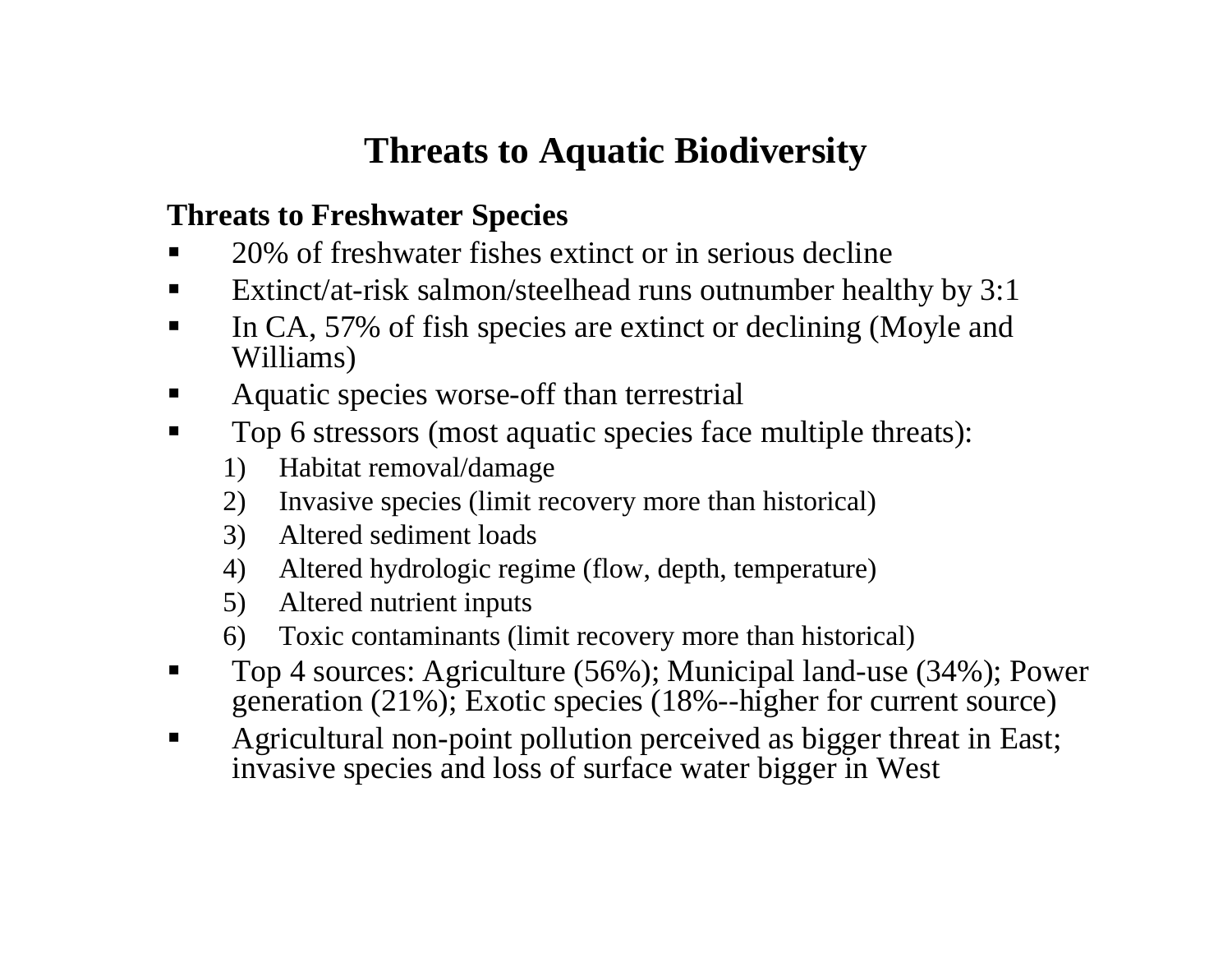### **Endangered Species Act of 1973: Part A**

#### **Section 4: Listing, critical habitat designation, recovery plans** *Listing*

- Initiated by private actors through petition or FWS (NOAA Fisheries for marine species) through candidate conservation program
- $\blacksquare$ Species will then be listed as either "threatened" or "endangered"
- $\blacksquare$  FWS promulgated regulations that automatically extend "endangered" protections to "threatened" species

#### *Critical Habitat*

- Specific geographic area essential for species recovery that may require special management/conservation
- $\blacksquare$  Federal agencies required to consult FWS on projects that affect critical habitat; private landowners not affected

*Recovery plans: The Measure of Success*

- $\blacksquare$  FWS tries to develop recovery plan 2.5 years after listing, but usually takes longer
- $\blacksquare$ Many questions about adequacy of recovery plans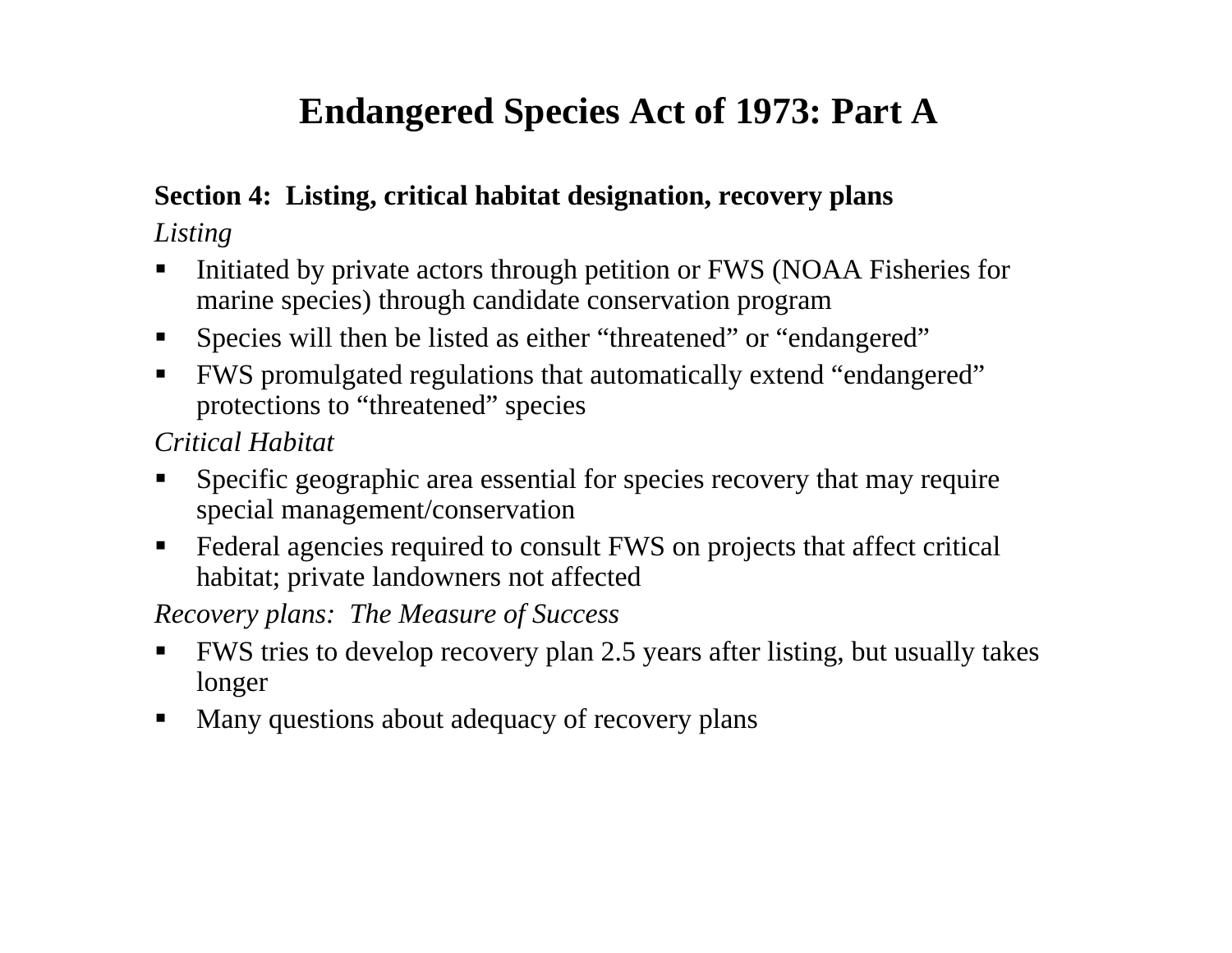### **Endangered Species Act of 1973: Part B**

#### **Section 7: Jeopardy**

- Federal agencies prohibited from taking any action that would jeopardize a listed species or modify critical habitat
- $\blacksquare$ Federal agencies must consult with FWS
- $\blacksquare$ Formal consultation lead to biological opinion: "Jeopardy" or "no jeopardy"
- $\blacksquare$  During 90-day consultation period, FWS develops "reasonable and prudent" alternatives for avoiding jeopardy

#### **Section 9: Prohibiting Take**

- No person may "take" a listed species, or engage in trade
- ▉ "Take": Harass, harm, pursue, hunt, shoot, wound, kill, trap, capture, or collect, or to attempt to engage in any such conduct.
- $\blacksquare$ Extended by regulation to include habitat modification

#### **Habitat Conservation Planning**

- Authorized by Section 10 of the ESA; 1982 Amendments
- $\blacksquare$  Habitat Conservation Plan is a legally binding document, which details actions that a landowner must take to improve species habitat
- $\blacksquare$  In return, landowner receives "incidental take permit"; allows harm to species in areas not protected in HCP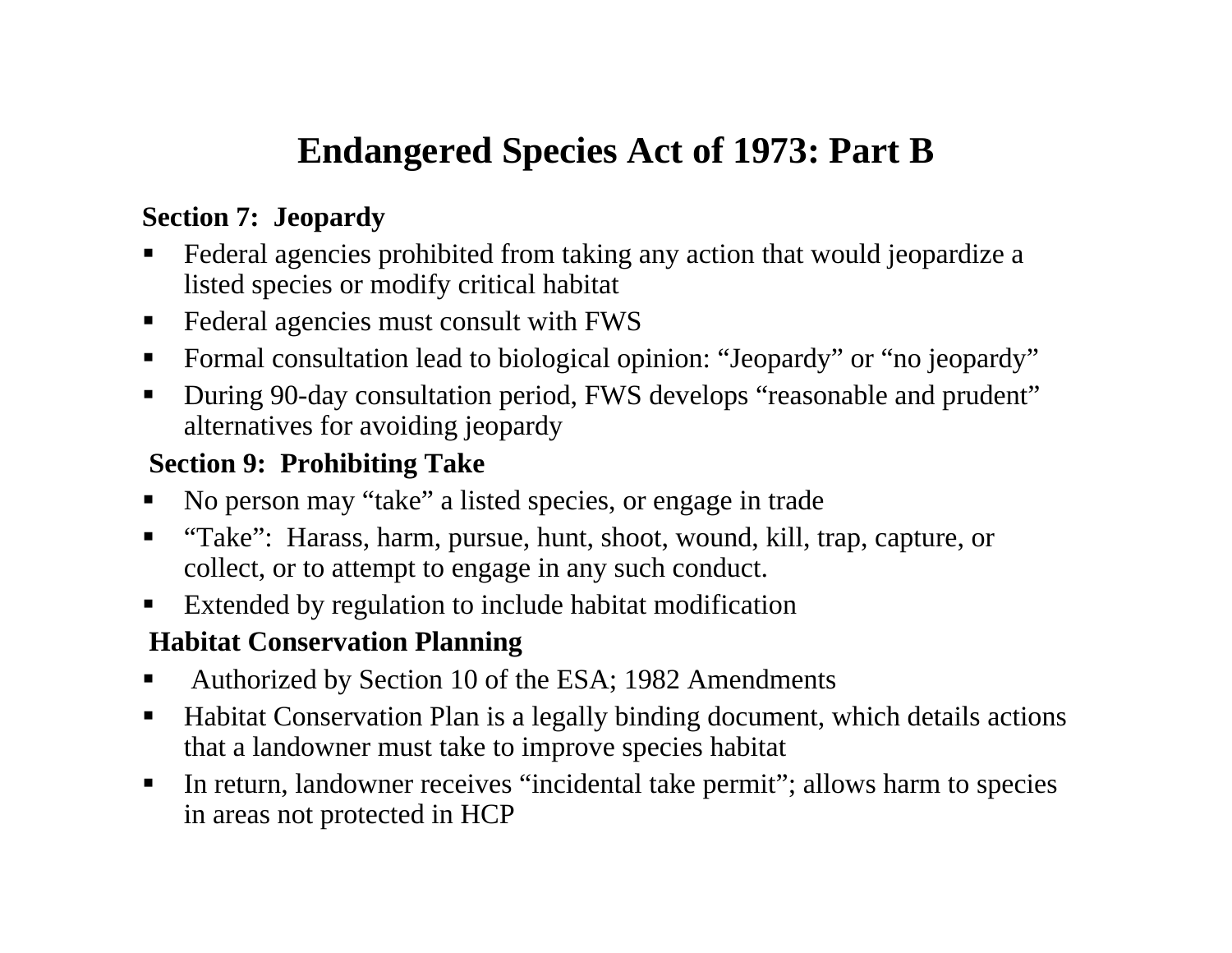

## **American River Steelhead and Chinook (King) Salmon**

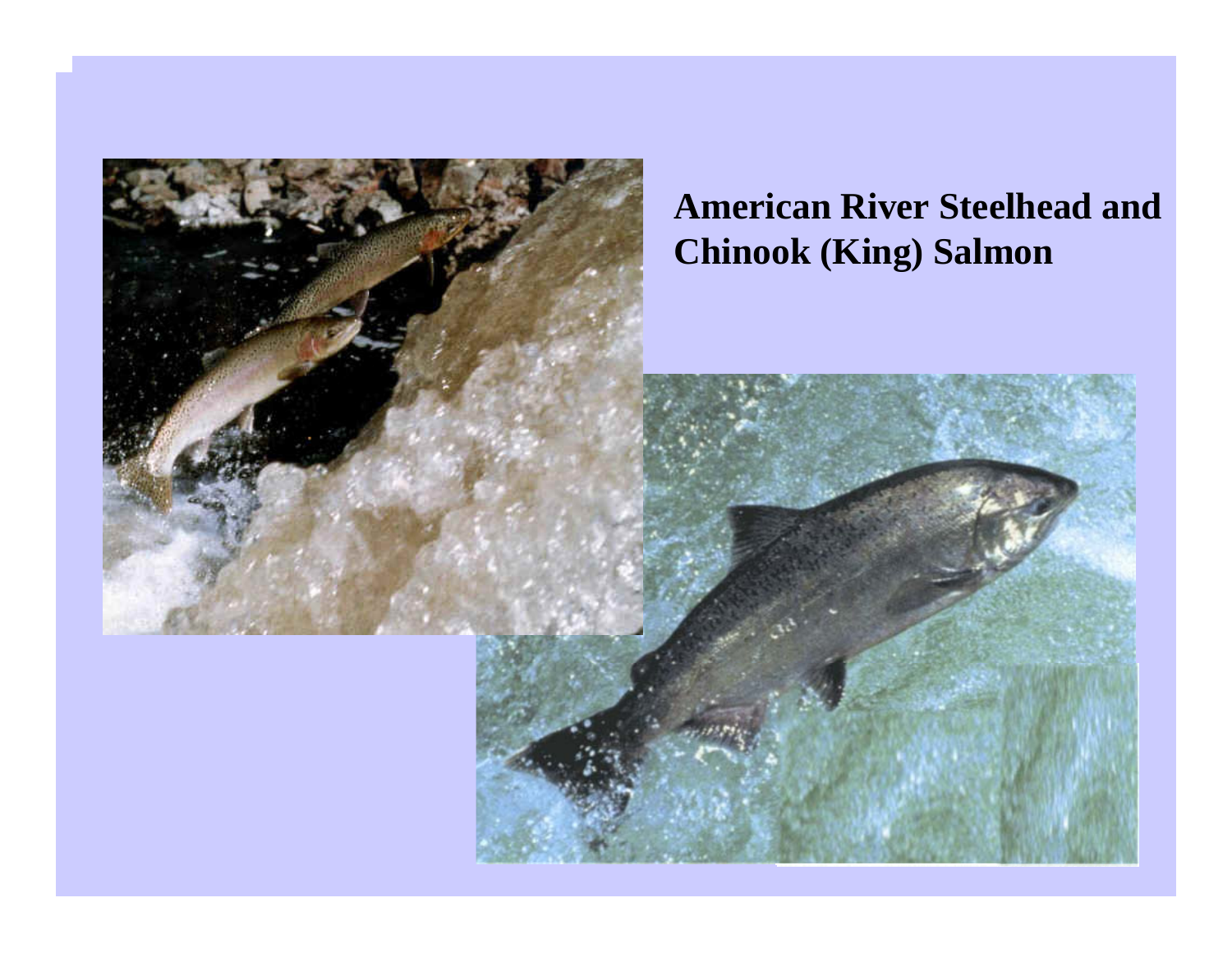### **Anadromous Fish Biology**

### **Species**

- П Chinook/king; coho/silver; sockeye/red; chum/dog; humpback/pink
- $\blacksquare$ Also Steelhead and coastal cutthroat
- $\blacksquare$  Anadromous fish return to their home streams to spawn; leads to genetic variation and specialized life-history strategies
- $\blacksquare$ *semelparous*—they die after spawning once (salmon).
- $\blacksquare$  *Iteroparous--*Fish that can spawn more than once; return to the river several times (steelhead)
- $\blacksquare$  Significant differences between age and seasonal timing of spawning, how far they go up river, how far the travel in open ocean
- $\blacksquare$  Habitat requirements: Clean, cold water, overhead to protect juveniles, aerated gravel to hold eggs and provide dissolved oxygen

### **Evolutionarily Significant Units**

- п Collection of one or more salmon populations that share similar genetic, ecological, and life history traits and have a different evolutionary trajectory from salmon in other ESUs.
- $\blacksquare$  Salmon ESUs are considered to be "distinct population segments" under the federal Endangered Species Act (ESA).
- $\blacksquare$  The biological definition of ESU set up by NMFS; biological definition for "runs" (although some ESUs encompass multiple runs)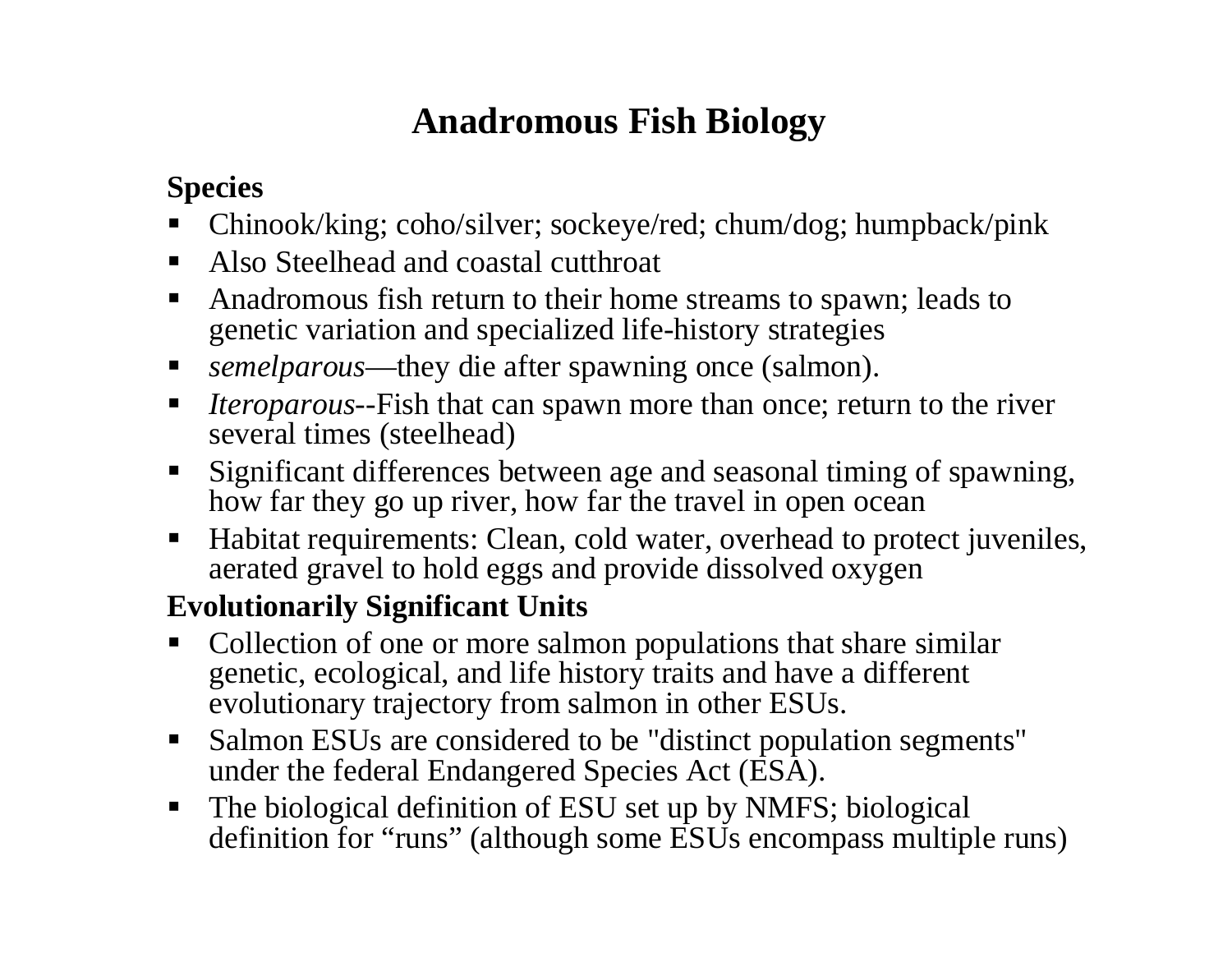### **Threats to Anadromous Fish**

#### **Historical Harvesting Patterns**

- $\blacksquare$ Cultural symbol in the Pacific Northwest
- $\blacksquare$  One estimate says historic harvest by Native A mericans in Columbia River was 42 million pounds; today, 5-8 million for all harvesting
- $\blacksquare$ Native Americans had cultural institutions for harvesting
- $\blacksquare$  European arrival creates open access fishery: fish traps, gillnetting, fish wheels, canneries, open water commercial
- $\blacksquare$  State wildlife laws are first to respond; banning certain techniques and setting catch limits
- $\blacksquare$ Treaties in place are supposed to preserve Native American fishing rights
- $\blacksquare$  Hatcheries now produce majority of harvested fish; hatcheries important to fish production but reduce genetic diversity/fitness

### **Current Threats**

- $\blacksquare$  Lots of regional variation (e.g., Sacramento river irrigation problems vs. Columbia)
- $\blacksquare$ Mining, agriculture, logging blocking and silting streams
- $\blacksquare$ Surface water impoundments (flow and temperature, Klamath)
- $\blacksquare$  Dams (especially on Columbia; above Bonneville Dam, only 50 miles of freeflowing river; Grand Coulee Dam extinguished the big Chinooks)
- $\blacksquare$  NW hydropower is cheap; but 75-85% loss of anadromous runs has major economic costs (\$372 million annually?)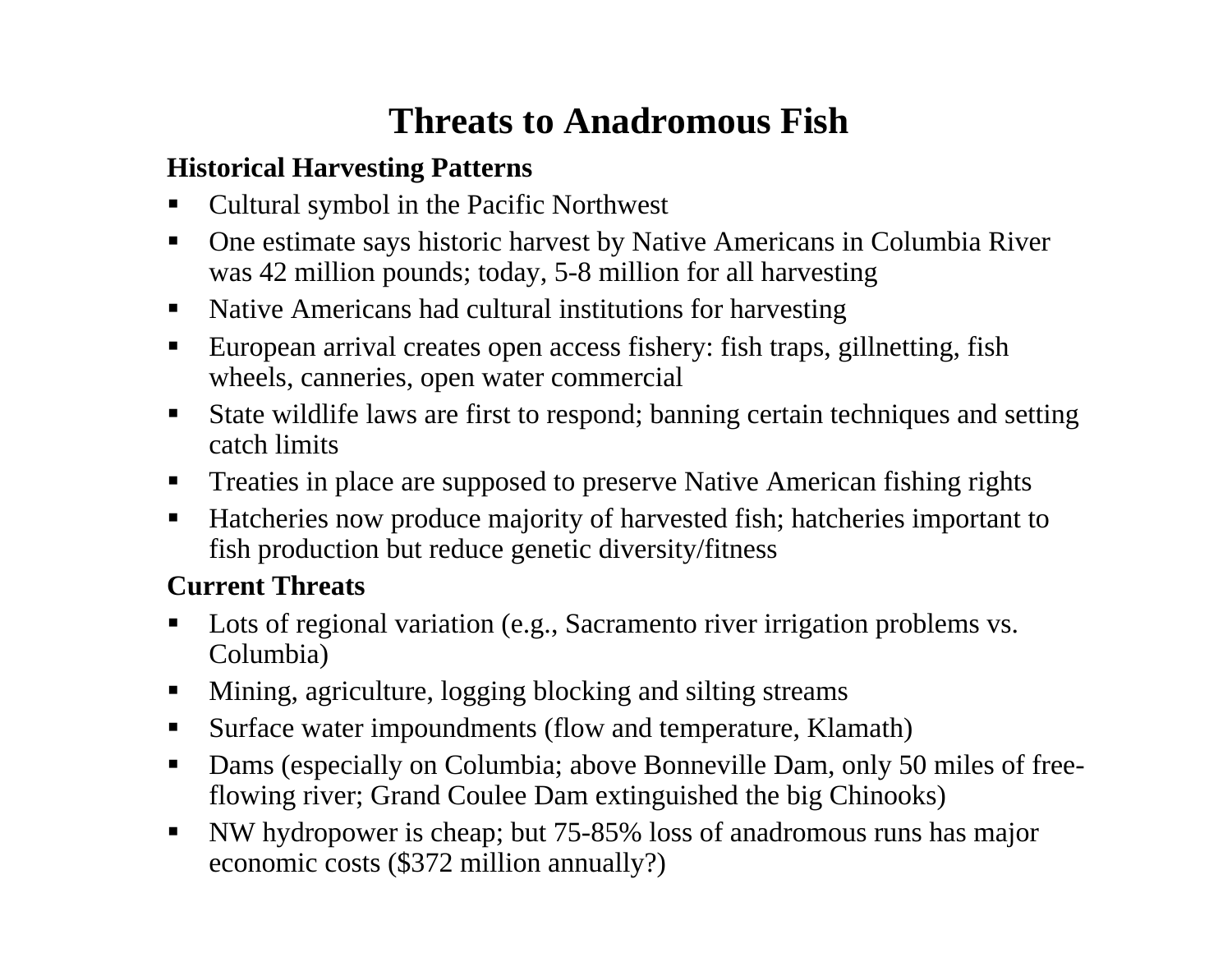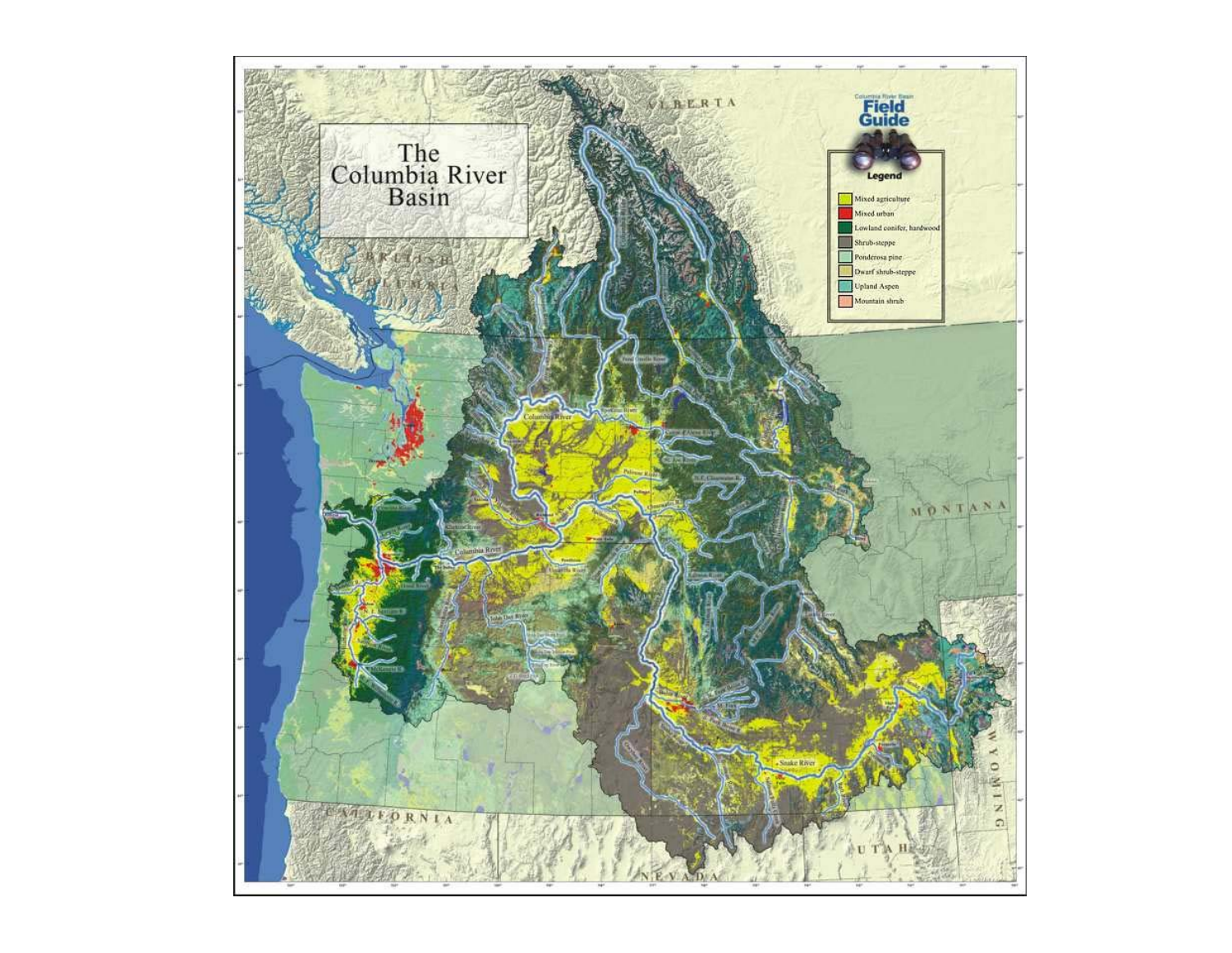

Source: U.S. Army Corps of Engineers.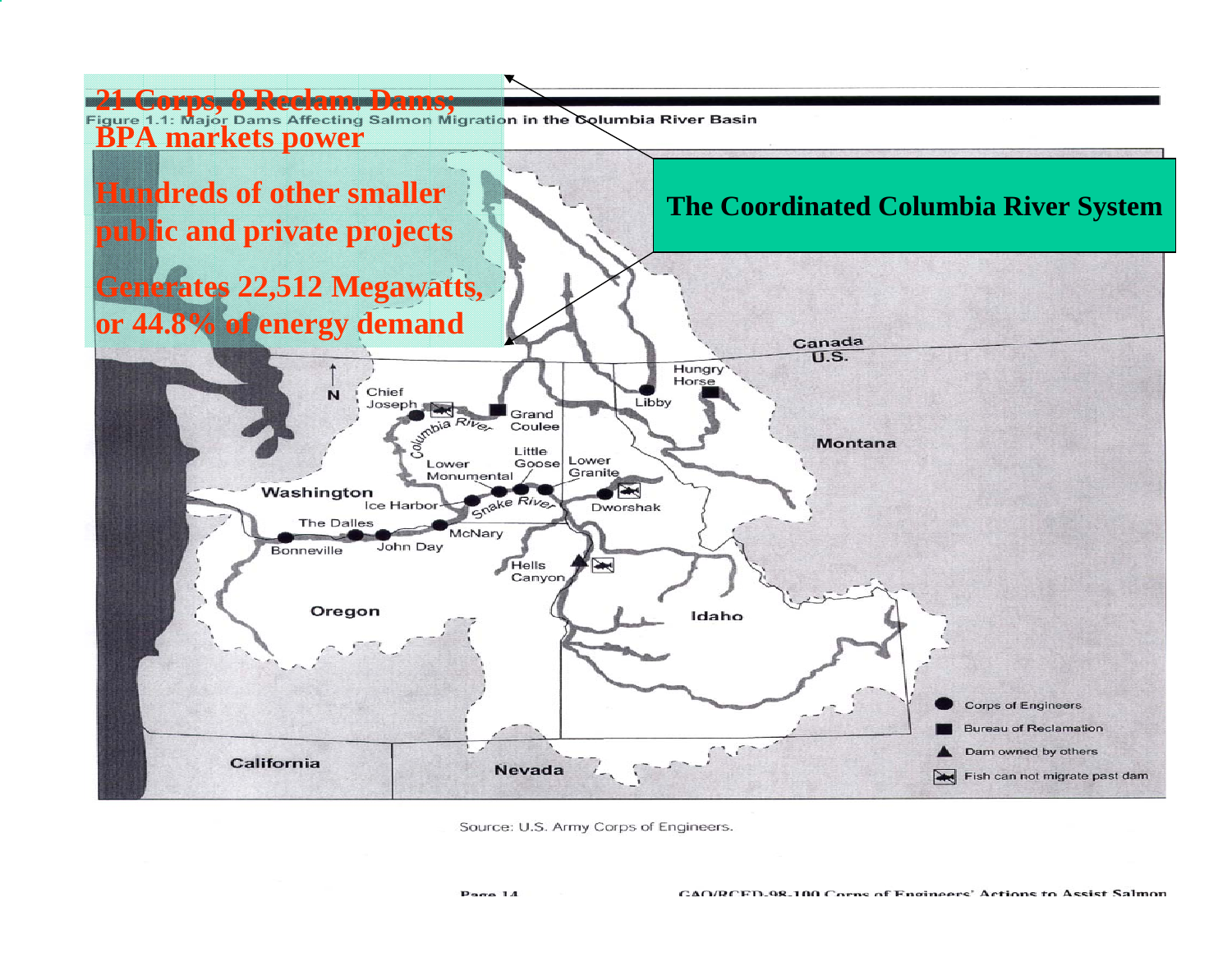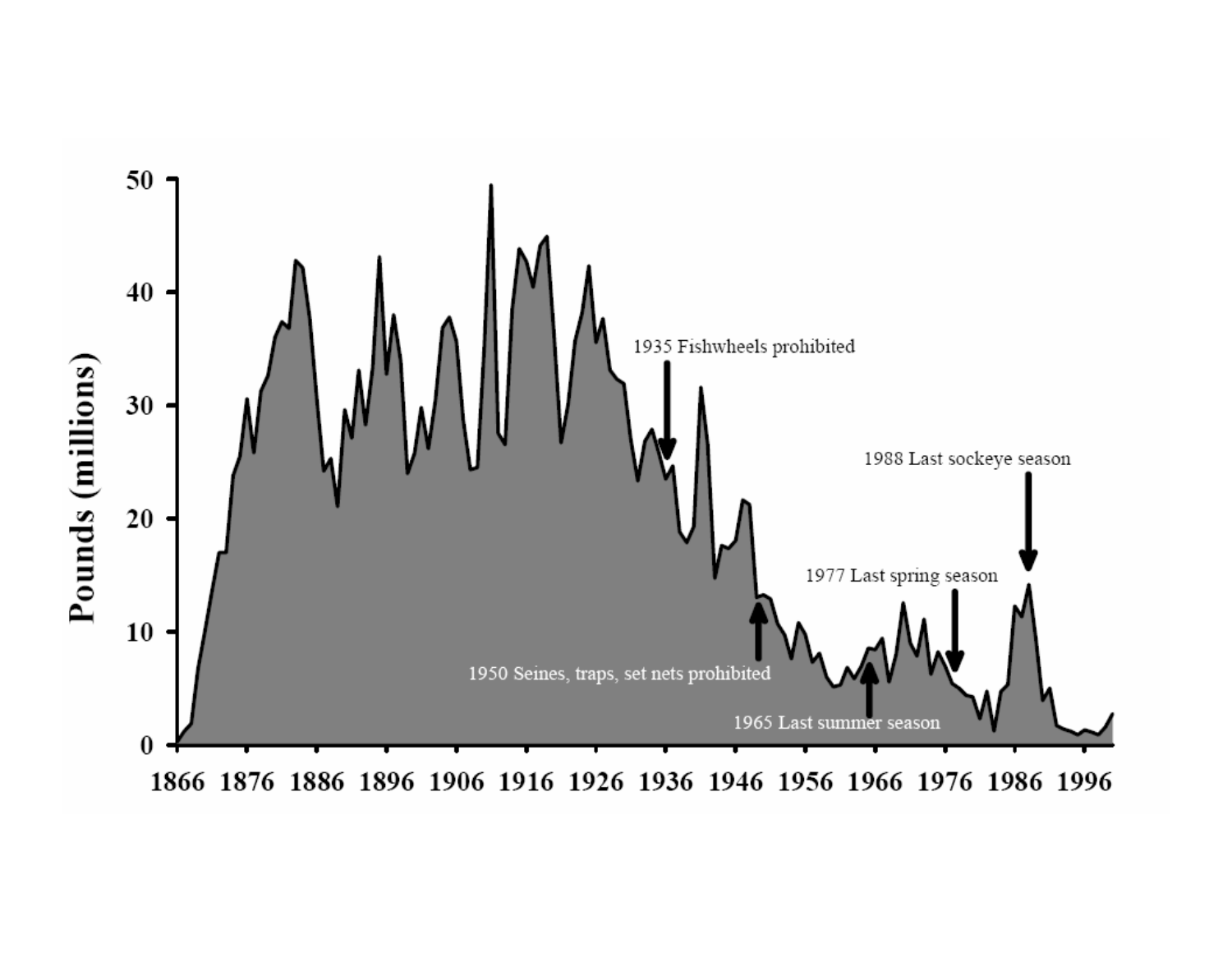

Figure 17. Percentage of Columbia River commercial landings of salmon and steelhead in pounds made by non-Indians and treaty Indians, 1957-02 (ODFW and WDFW 2004).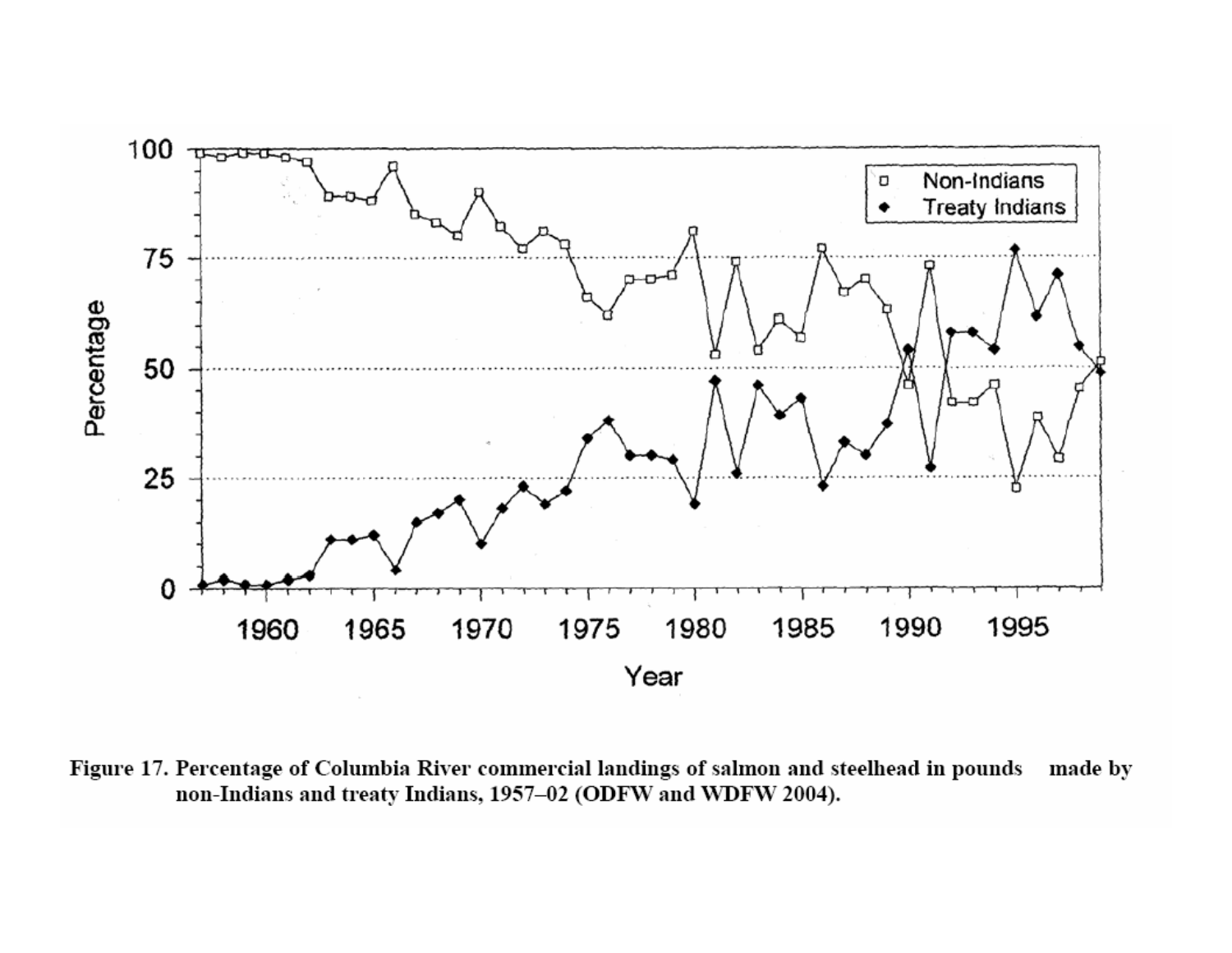## **Northwest Anadromous Fish Governance (Some of it!)**

#### **Columbia River Compact (1918)**

- ▉ ■ Interstate Compact between Oregon and WA creates Columbia River Commission
- Sets fishing seasons from mouth of C olumbia river up to McNary dam (280 river miles) **Pacific Fishery Management Council (1976)**
- ▉ Set up by the Magnuson-Stevens Fisheries act
- Governs ocean fishing in the "exclusive economic zone"—3-200 miles

#### **Boldt Decision (1974)**

- $\blacksquare$ Affirms treaty rights of Native Americans to traditional fisheries
- $\blacksquare$  Native Americans allowed 50% or more of runs within traditional grounds; co-managers of fisheries

#### **Pacific North west Power and Conservation Act (1980)**

- ▉ Sets goal of protecting anadromous fish co-equal with power
- $\blacksquare$ • Creates Northwest Power Planning Council: Interagency partnership for implementing fish conservation; oversees B onneville Power Administration operations

#### **US-Canada Salmon Interception Treat y (1985)**

- Abundance-based harvest limits on international stocks
- $\blacksquare$ C ooperative restoration efforts
- ▉ C omplements existing treaties about hydrosystem operations

#### **Pacific North west Coordination Agreement (1964; renewed 1997)**

- $\blacksquare$ Coordinates federal/non-federal annual operating plans for the entire Columbia River Power System
- $\blacksquare$  System operation must be consistent with NFMS biological opinions; e.g., flow requirements; juvenile fish passage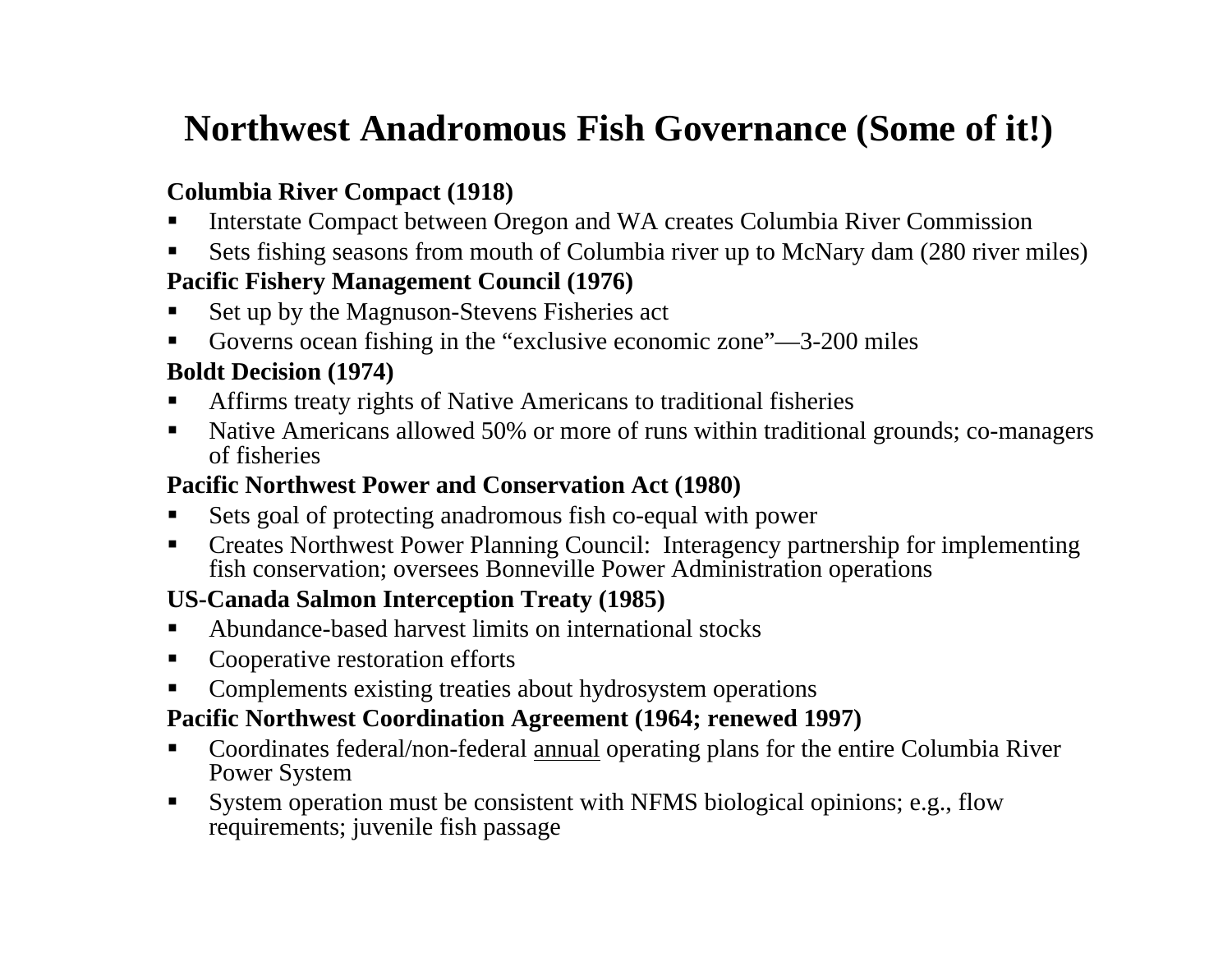### **Fish Passage Facilities and USACOE Fish Mitigation**

Figure 1.2: Existing Fish Passage Systems at the Corps' Dams on the Lower Columbia and Snake Rivers



- Under 1995 NFMS Biological Opinion, Army Corp of Engineers implements Fish Mitigation Program (Funded by annual appropriations— makes C orp personnel happy!)
- 1995 GAO identi fies signi ficant problems with implementation; delays, cost overruns (about 40% of mitigation projects)

Subsequent biological opinions ( 2000; 2004) challenged by enviros; NFMS not examining "without dams" scenarios in 2004

2005: Judge orders NMFS to rewrite BiOp—enforceable mitigation, consider no dams option, recover y as goal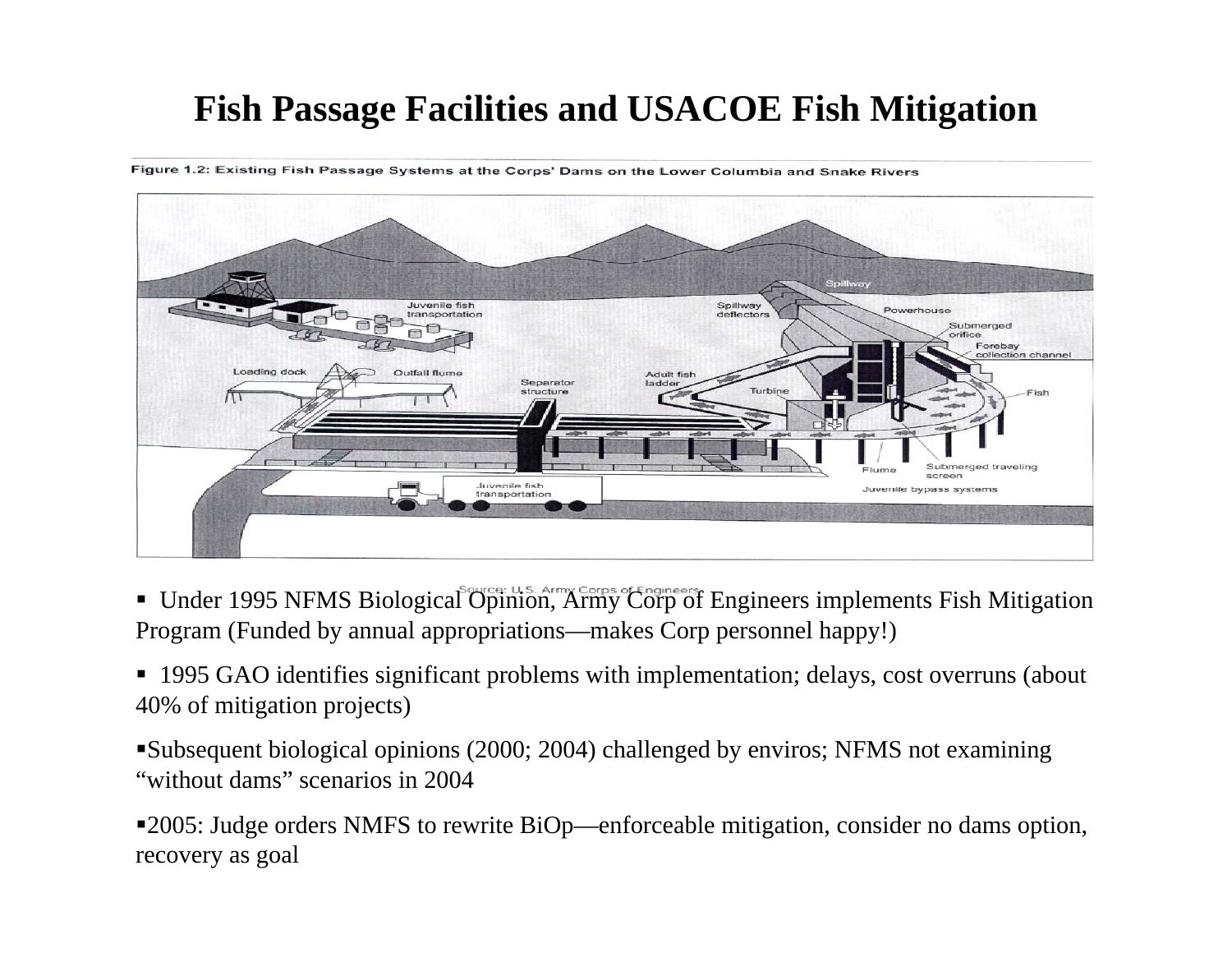# **From 2006 remand of 2004 BiOP:**

its analytical framework. The new framework ignored ESA regulations and NOAA's own handbook and, not surprisingly, found that the proposed DAM operations would not jeopardize listed species. This finding eliminated the need for an RPA, additional federal funding, or serious collaboration with any of the sovereigns. In sum, NOAA returned to the practice, criticized by Judge Marsh in 1995, of tailoring its framework for analyzing jeopardy in order to reach a no-jeopardy finding.

If the Executive and Legislative Branches do not allow NOAA to follow the law of the land, NOAA and the Action Agencies will fail again to take the steps that are plainly necessary to do what the ESA requires and what the listed species require in order to survive and recover. We are all aware of the demands of other users of the resources of the Columbia River and Snake River but we need to be far more aware of the needs of the endangered and threatened species.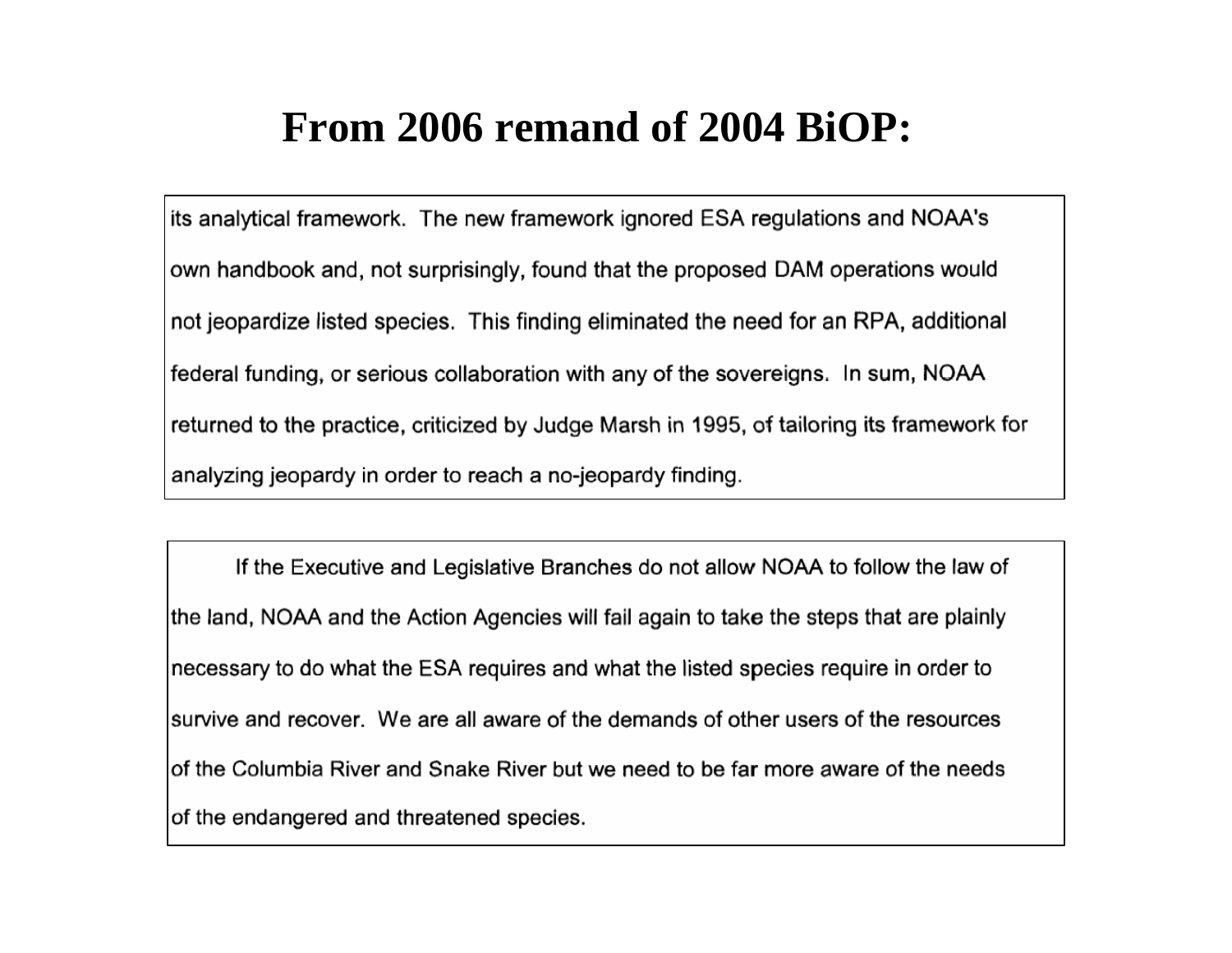

Figure 1. BPA Fish and Wildlife Cumulative Expenditures 1978-2002

Columbia River, 1938-2003

(Fish in Thousands)

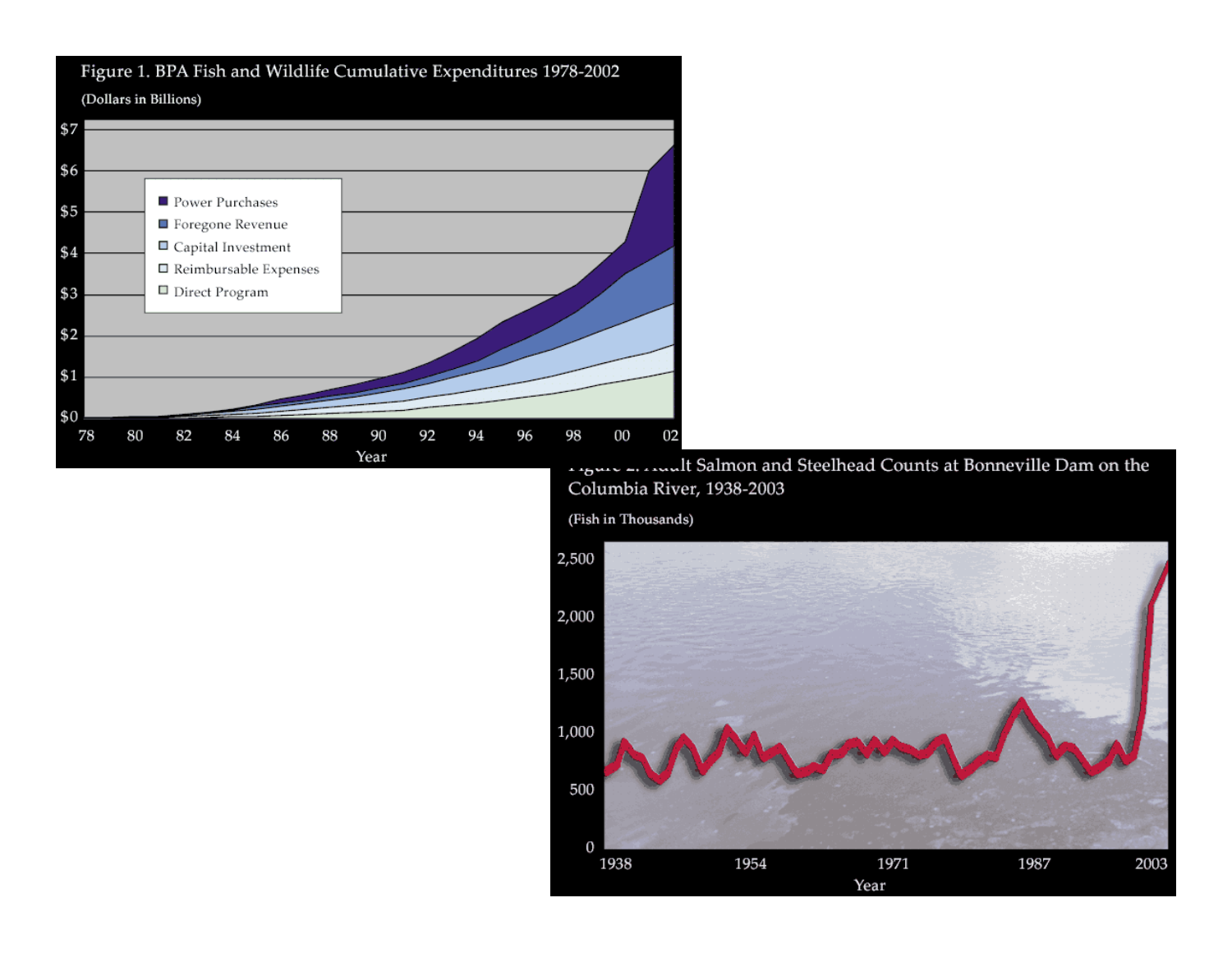### **Salmon Recovery Teams**

- $\blacksquare$ ■ 26 of 52 Evolutionarily Significant Units of anadromous fish are listed threatened/endangered
- $\blacksquare$ ■ Development of recovery plans divided into geographically based "Recovery Domains"; each domain contains one or more ESU
- $\blacksquare$  Each sub-region has Technical Recovery Team to identify:
	- 1) Population and ESU de-listing criteria
	- 2) Habitat/fish abundance relationships
	- 3) Factors for decline and limiting factors for each ESU
	- 4) Early actions that are important for recovery;
	- 5) Research, evaluation, and monitoring needs; and
	- 6) Server as science advisors to groups charged with developing measures to achieve recovery.
- ٠ ■ TRTs are "Phase I" of NMFS recovery strategy; Phase II will be some type of collaborative process for developing official recovery plans
- TRT efforts not very far along; some TRT not even appointed; plans not completed; recovery plans still a long way off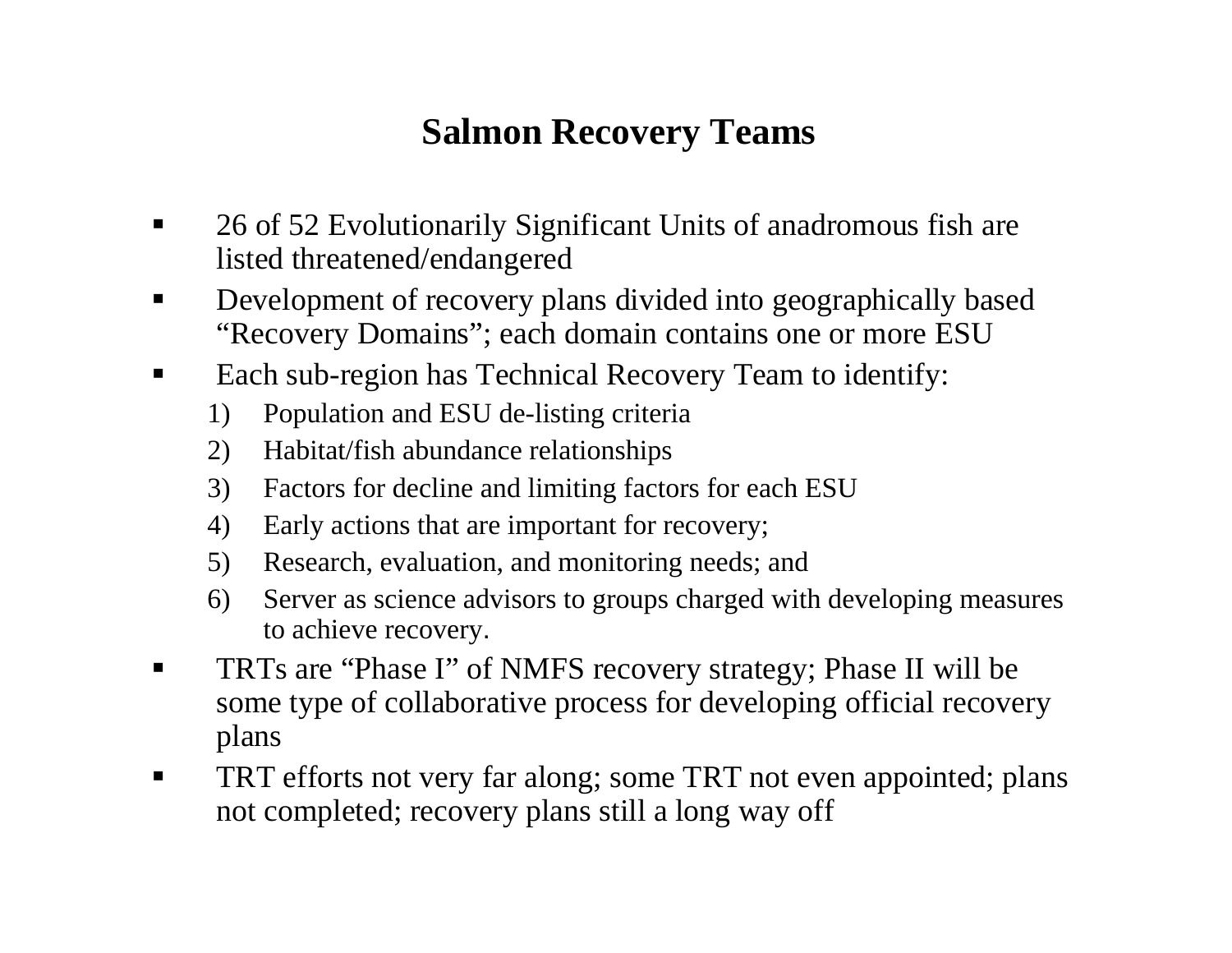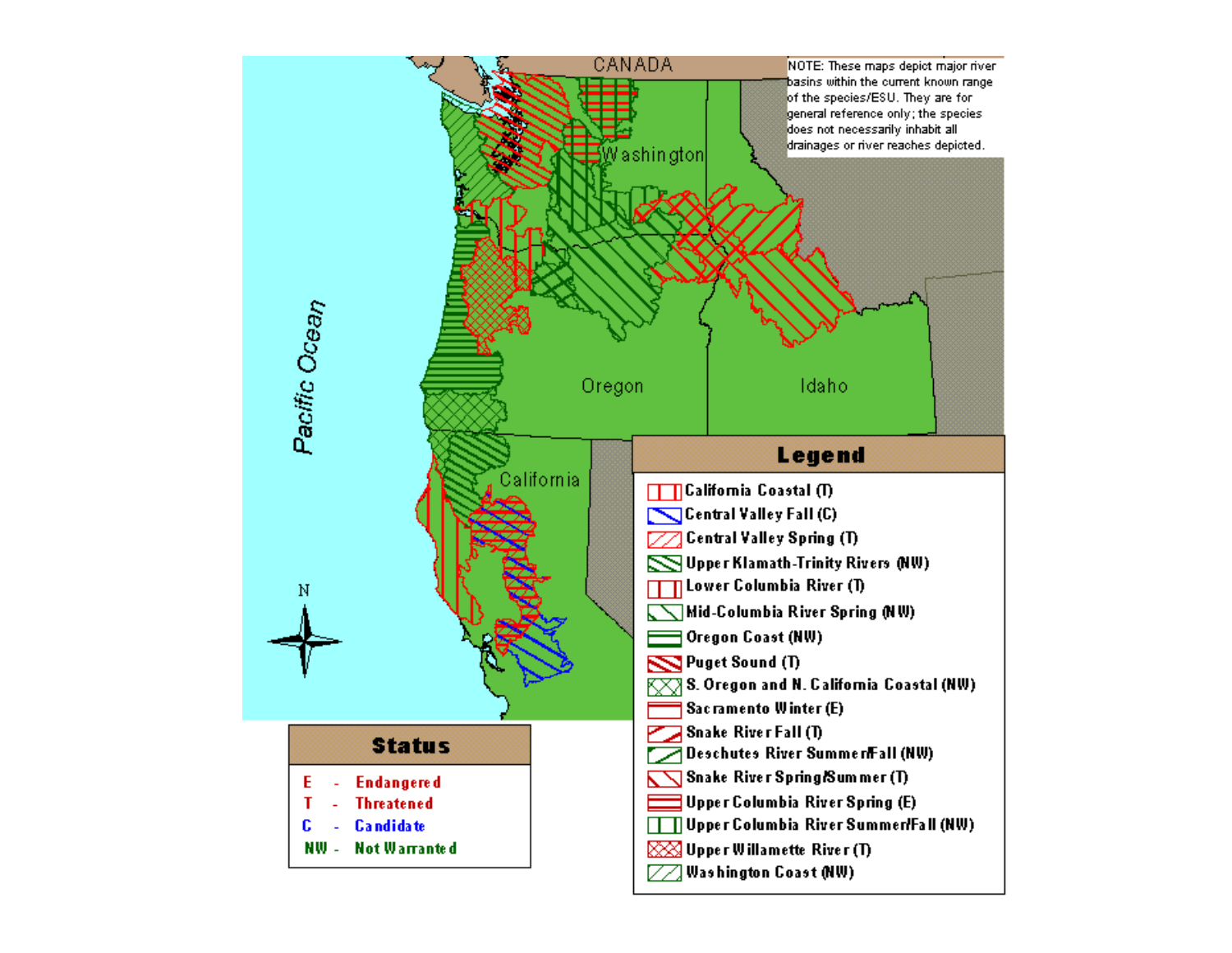# **Washington State**

- Local watershed collaborative groups submit draft Recovery Plans to NOAA
- Regional plans encompass multiple ESU
- NOAA can choose to adopt those plans as the official Recovery Plan
- Focus on cooperation, build on pre-existing salmon recovery efforts, and integrate local knowledge
- Integrates several other watershed programs supported by state legislation; funding for watershed plans and projects
- April 2005: NOAA accepts and releases the Draft "Lower Columbia River Salmon Recovery Plan" for public comment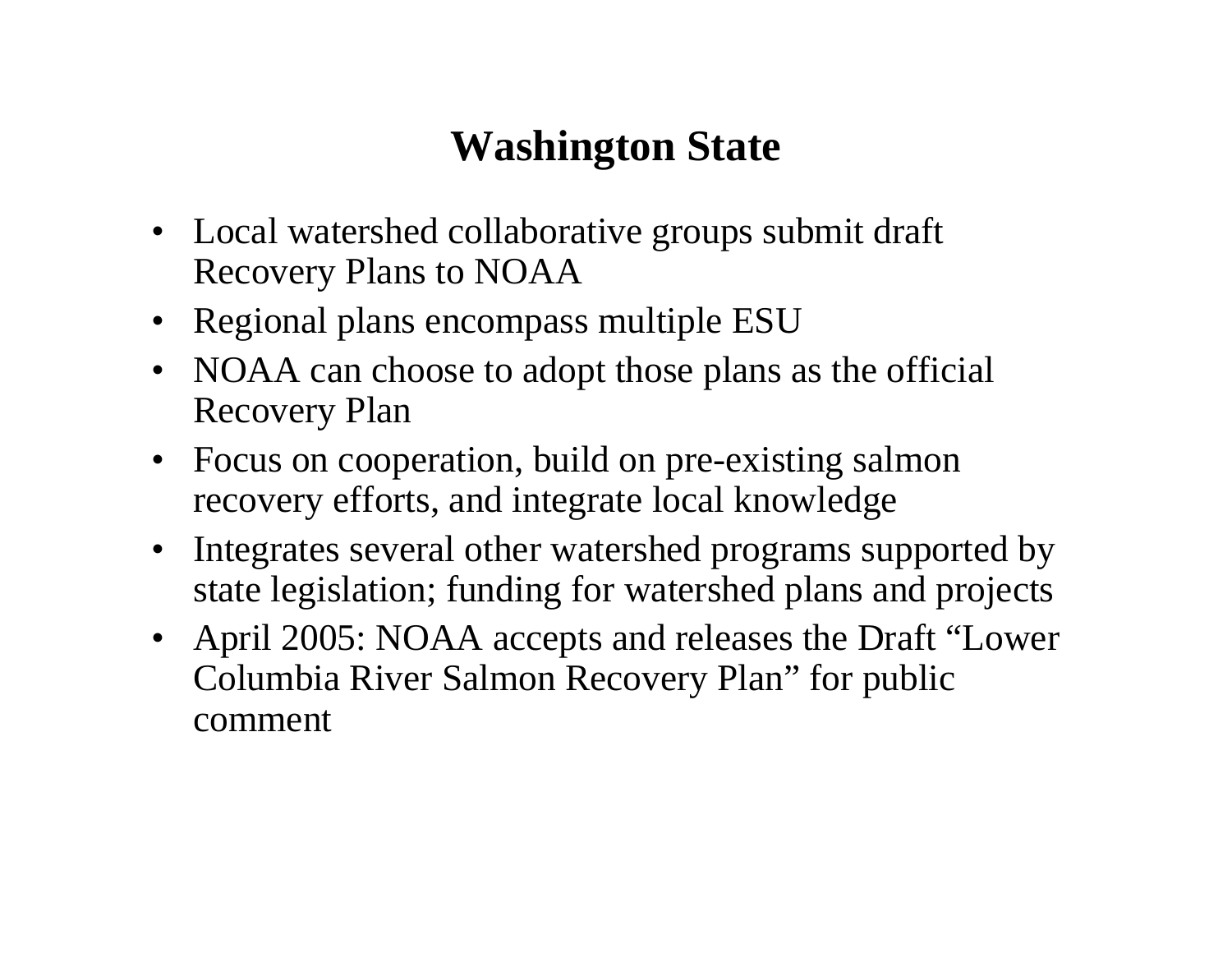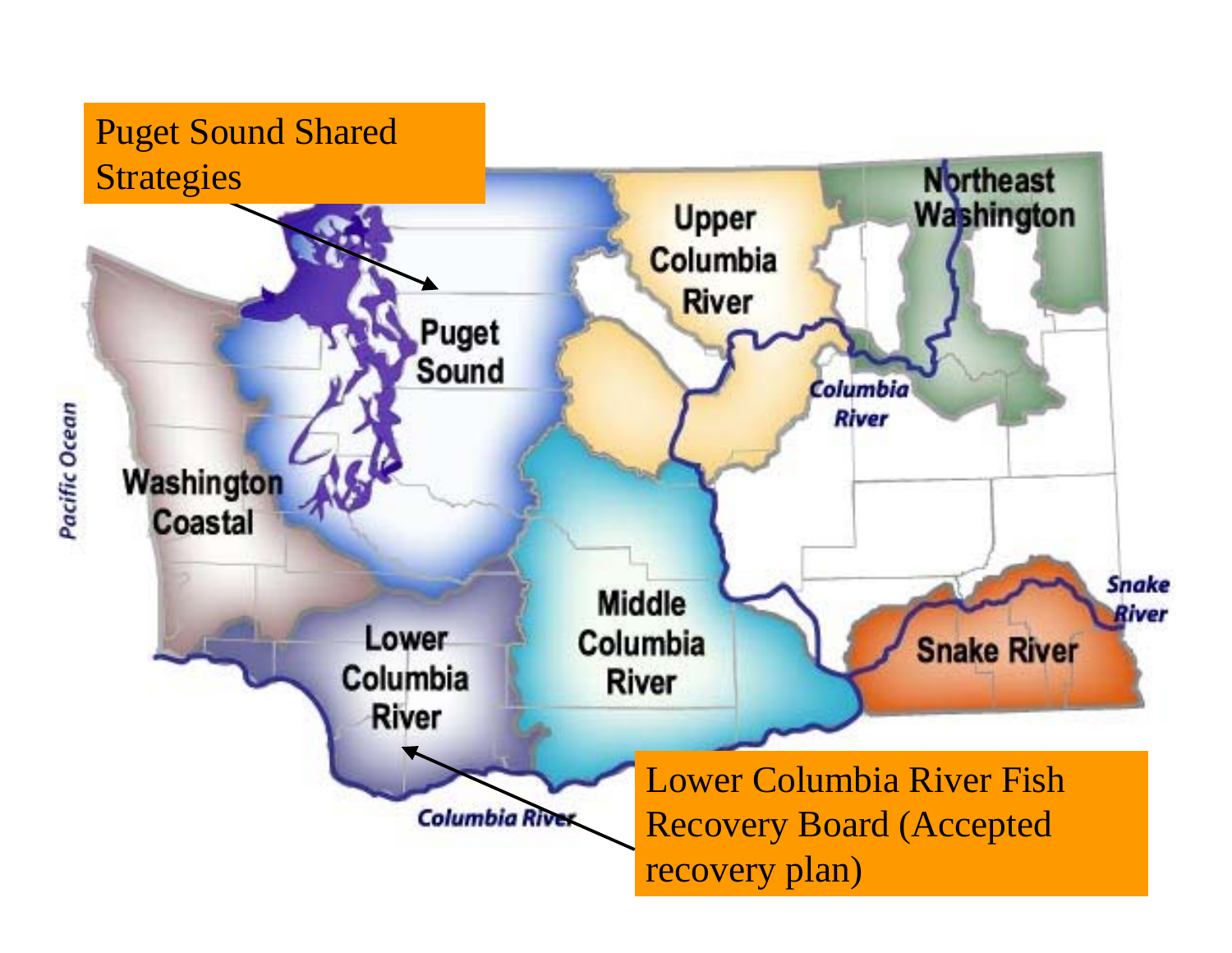# **ESU and Fish Hatcheries**

- Should hatchery fish be included in population assessm ents of evolutionarily significant units?
- $\blacksquare$  Hatchery fish can increase harvest of wild fish stocks, reduce genetic diversity, lower reproductive success
- $\blacksquare$  Hatchery fish make up largest portion of ESU in many cases (numbers?)
- 2001 *Alsea Valley Alliance vs. Evans*: District Court says ESU is legit, but NOAA must consider influence of hatchery fish
- 2001 *Alsea* decision officially delists coho salmon and requires NFMS to develop new hatchery policy
- $\blacksquare$  . 2001: Environmentalists appeal *Alsea*, get temporary injunction on delisting
- 2004 court appeal upholds *Alsea*; court has not yet issued "mandate" for delisting
- Current status: NMFS recently released new hatchery policy and listing determinations—reinstates Coho listing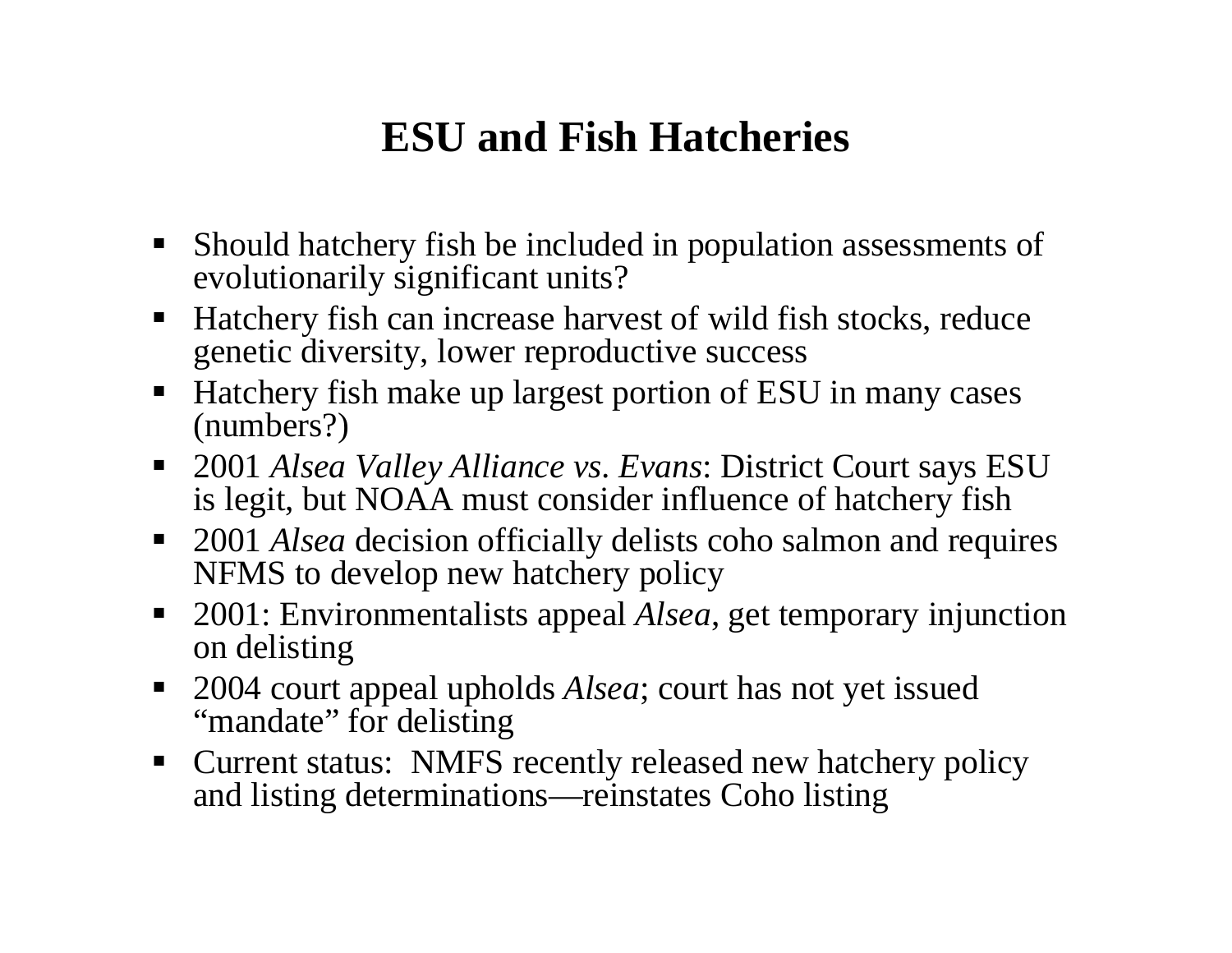#### **Summary of Proposed Listing Determinations for 27 Evolutionarily Significant Units**

| Salmonid Species                   | <b>ESU</b> Reviewed             | <b>Current ESA</b><br><b>Status</b> | Recommended<br>Proposed<br>Listing<br>Determination | Number of<br>Hatchery Stocks<br>Included in ESU |
|------------------------------------|---------------------------------|-------------------------------------|-----------------------------------------------------|-------------------------------------------------|
|                                    |                                 |                                     |                                                     |                                                 |
| Sockeye Salmon                     | <b>Snake River</b>              | Endangered                          | Endangered                                          | 1                                               |
| (O. nerka)                         | <b>Ozette Lake</b>              | <b>Threatened</b>                   | <b>Threatened</b>                                   | $\overline{c}$                                  |
| Chinook Salmon<br>(O. tshawytscha) | Sacramento River Winter-run     | Endangered                          | <b>Threatened</b>                                   | $\sqrt{2}$                                      |
|                                    | Central Valley Spring-run       | <b>Threatened</b>                   | <b>Threatened</b>                                   | $\boldsymbol{0}$                                |
|                                    | California Coastal              | <b>Threatened</b>                   | <b>Threatened</b>                                   | 7                                               |
|                                    | Lower Columbia River            | <b>Threatened</b>                   | <b>Threatened</b>                                   | 17                                              |
|                                    | <b>Upper Willamette River</b>   | <b>Threatened</b>                   | <b>Threatened</b>                                   | $\overline{7}$                                  |
|                                    | Upper Columbia River Spring-run | Endangered                          | Endangered                                          | 6                                               |
|                                    | <b>Puget Sound</b>              | <b>Threatened</b>                   | <b>Threatened</b>                                   | 22                                              |
|                                    | <b>Snake River Fall-run</b>     | <b>Threatened</b>                   | <b>Threatened</b>                                   | $\overline{4}$                                  |
|                                    | Snake River Spring/Summer-run   | <b>Threatened</b>                   | <b>Threatened</b>                                   | 15                                              |
| Coho Salmon                        | Central California Coast        | <b>Threatened</b>                   | Endangered                                          | $\overline{4}$                                  |
| (O. kisutch)                       | S. Oregon/N. California Coasts  | <b>Threatened</b>                   | <b>Threatened</b>                                   | 3                                               |
|                                    | <b>Oregon Coast</b>             | Candidate                           | <b>Threatened</b>                                   | 5                                               |
|                                    | Lower Columbia River            | Candidate                           | <b>Threatened</b>                                   | 21                                              |
| Chum Salmon                        | Hood Canal Summer-run           | <b>Threatened</b>                   | <b>Threatened</b>                                   | 8                                               |
| (O. keta)                          | Columbia River                  | <b>Threatened</b>                   | <b>Threatened</b>                                   | 3                                               |
| O. mykiss                          | Southern California             | Endangered                          | Endangered                                          | $\mathbf{0}$                                    |
|                                    | South-Central California Coast  | <b>Threatened</b>                   | <b>Threatened</b>                                   | $\mathbf{0}$                                    |
|                                    | Central California Coast        | <b>Threatened</b>                   | <b>Threatened</b>                                   | $\overline{2}$                                  |
|                                    | California Central Valley       | <b>Threatened</b>                   | <b>Threatened</b>                                   | $\overline{c}$                                  |
|                                    | Northern California             | Threatened                          | Threatened                                          | $\mathfrak{2}$                                  |
|                                    | <b>Upper Willamette River</b>   | <b>Threatened</b>                   | <b>Threatened</b>                                   | $\mathbf{0}$                                    |
|                                    | Lower Columbia River            | <b>Threatened</b>                   | <b>Threatened</b>                                   | 10                                              |
|                                    | Middle Columbia River           | <b>Threatened</b>                   | <b>Threatened</b>                                   | 7                                               |
|                                    | <b>Upper Columbia River</b>     | Endangered                          | <b>Threatened</b>                                   | 6                                               |
|                                    | <b>Snake River Basin</b>        | <b>Threatened</b>                   | <b>Threatened</b>                                   | 6                                               |

### Target of *Alsea* decision